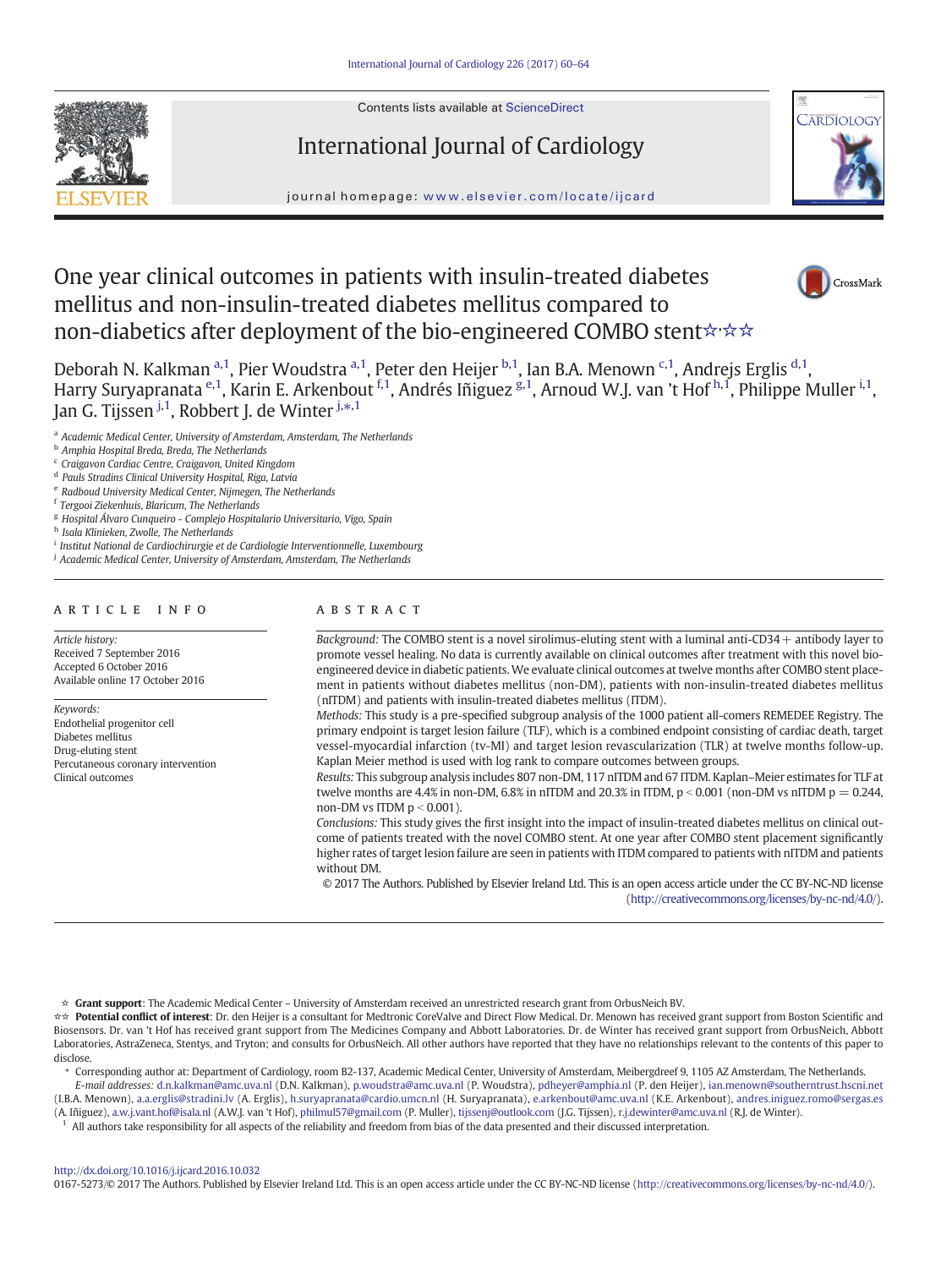# <span id="page-1-0"></span>1. Introduction

The prevalence of patient with diabetes mellitus (DM) is rising globally [\[1\].](#page-4-0) Patients with DM are at increased risk of atherosclerosis [\[2\]](#page-4-0). In patients with DM and coronary artery disease, clinical outcomes after percutaneous coronary intervention (PCI) improved with drugeluting stent (DES) treatment compared to bare metal stenting [3–[5\].](#page-4-0) However, numerous studies report on still existing less favorable outcome in patients with DM, compared to non-DM patients after DES placement [\[6](#page-4-0)–9]. Moreover, prognosis is known to be worse in insulin treated DM patients compared with non-insulin treated [\[10,11\].](#page-4-0)

The novel COMBO stent has an anti-CD34  $+$  antibody layer to promote vessel healing and a biodegradable abluminal polymer layer eluting sirolimus. The bio-engineered luminal layer attracts circulating endothelial progenitor cells (EPCs). These EPCs differentiate to endothelial cells and provide early endothelialization [\[12,13\],](#page-4-0) which might facilitate safe shortening of dual antiplatelet therapy. The first clinical results with the COMBO stent from the REMEDEE Registry show high procedural success, low rates of cardiac death, target vessel myocardial infarction (tv-MI), and target lesion revascularization (TLR). Remarkably, no stent thrombosis was seen after nine days post stent placement [\[14\]](#page-4-0).

We aim to provide more insight into the clinical outcomes twelve months after COMBO stent treatment in non-DM, nITDM and ITDM patients, as the dual therapy technology could possibly improve clinical outcomes in diabetic patients. No data is currently available on patients with DM treated with the COMBO stent, therefore this analyses will help establish the role of COMBO technology in diabetic patients undergoing PCI.

#### 2. Methods

# 2.1. Study oversight and patient population

The REMEDEE Registry study design has been previously described [\[14\]](#page-4-0). In short, a total of 1000 patients in whom treatment with a COMBO stent in the setting of routine clinical care was attempted were enrolled in nine European sites between June 2013 and March 2014. Duration of dual antiplatelet therapy was recommended according to the European Society of Cardiology guidelines. The registry is an investigator-initiated,

#### Table 1

Indication for PCI

Stabilized NSTE-ACS

Baseline characteristics for nondiabetic patients, non-insulin treated diabetics and insulin treated diabetics.

Stable angina and/or documented ischemia 239 (42.9) 43 (51.2)

Nondiabetic patients

STEMI 5 (38.5) 5 (38.5) NSTE-ACS 69 (27.7)  $7(21.1)$  6 (46.2) Unstable angina 2(15.4) 2(15.4) 2(15.4)

Stabilized STEMI 20 (3.6) 1 (1.2) 0 (0.0)<br>
Stabilized NSTE-ACS 87 (15.6) 8 (9.5) 8 (9.5) 11 (21.6)

Stabilized unstable angina and/or documented ischemia <br>  $\begin{array}{c}\n 55 (9.9) \\
 239 (42.9) \\
 43 (51.2) \\
 43 (51.2)\n \end{array}$   $\begin{array}{c}\n 9 (10.7) \\
 43 (51.2)\n \end{array}$   $\begin{array}{c}\n 2 (3.9) \\
 20 (23.5)\n \end{array}$ 

multicentre, prospective study and represents a true all-comers patient population. All patients provided written informed consent for data collection and the registry protocol conforms to the ethical guidelines of the 1975 Declaration of Helsinki as reflected in a priori approval by the institution's human research committee. Follow-up was obtained through telephone contact or scheduled outpatient clinic visit at 30 days, 180 days, and one year. Hospital records were obtained and reviewed to complete event source documentation. An independent clinical event committee adjudicated all clinical events. The REMEDEE Registry is registered at [ClinicalTrials.gov](http://ClinicalTrials.gov) with identifier number NCT01874002.

#### 2.2. Definitions

DM was defined as a prior established diagnosis of DM and/or the use of medication to control blood glucose. Patients on insulin therapy were considered insulin-treated DM (ITDM) patients, patients taking oral medication and/or dietary measures only were considered as non-insulin treated DM patients (nITDM). Information on diabetes status and medication was entered into the electronic case report form by the local investigator. Blood samples were not collected routinely as part of the registry.

Definition of the primary outcome, target lesion failure (TLF), is the composite of cardiac death, non-fatal myocardial infarction (MI) (unless documented to arise from the non-treated coronary artery) or target lesion revascularization (TLR). TLR was defined as any repeat revascularization by percutaneous intervention of the treated lesion or CABG of the target vessel.

The third universal definition of myocardial infarction was used to define MI [\[15\]](#page-4-0). However, assessment of routine peri-procedural cardiac biomarkers was not mandated by the registry's protocol. Stent thrombosis was defined according to the Academic Research Consortium (ARC) criteria [\[16\]](#page-4-0).

#### 2.3. Statistical analysis

Non-insulin treated diabetic patients<br> $N = 117$ 

 $N = 807$   $N = 117$   $N = 64$ 

Categorical data are shown with counts and percentages, continuous variables are in mean  $\pm$  standard deviation (SD), unless otherwise mentioned. Baseline characteristics were compared with one-way ANOVA or chi-squared test. For time-to-event data comparing non-DM, nITDM and ITDM patients, Kaplan–Meier estimates at the indicated time points are presented and compared using the log-rank test. Follow-up was censored at the last known date of follow-up, or at 12 months, whichever came first. All primary and secondary endpoints were evaluated in the unselected patient population, which consisted of all patients who were enrolled after signing an informed consent and in whom placement of a COMBO stent was attempted and in whom diabetes status was known. p-Values < 0.05 were considered statistically significant. All descriptive statistical analyses were performed using SPSS software package (version 23.0, SPSS Inc., Chicago, IL, USA).

Nine other risk factors were evaluated in the patient population: acute coronary syndromes (ACS), female sex, advanced age (≥65 years), smoking, hypertension, hypercholesterolemia, chronic renal failure, peripheral vascular disease and previous stroke. Univariate analysis was done for each risk factor with Kaplan–Meier estimates and logrank tests. Backward multiple regression analysis was done with Cox regression analysis.

> Insulin treated diabetic patients

 $p=$ 

| Angiographic driven                                                                        | 134 (24.1) | 16(8.3) | 12(23.5)                                                                                                                                                                                     |  |
|--------------------------------------------------------------------------------------------|------------|---------|----------------------------------------------------------------------------------------------------------------------------------------------------------------------------------------------|--|
| Other                                                                                      | 22(3.9)    | 7(8.3)  | 6(11.8)                                                                                                                                                                                      |  |
|                                                                                            |            |         | Values are mean $\pm$ SD or n (valid %). CAD: coronary artery disease. LVEF: left ventricular ejection fraction. CABG: coronary artery bypass graft. PCI: percutaneous coronary intervention |  |
| STEMI: ST elevation myocardial infarction. NSTEMI: non ST elevation myocardial infarction. |            |         |                                                                                                                                                                                              |  |

Emergency PCI 249 (30.9) 33 (28.2) 13 (20.3) 0.033

Elective PCI 556 (69.1) 84 (71.8) 41 (79.7) 0.056

Age, y (SD) 64.8  $\pm$  11.4 68.6  $\pm$  9.4 64.8  $\pm$  9.4 64.8  $\pm$  9.4 64.8  $\pm$  9.4 64.8  $\pm$  9.4 64.8  $\pm$  9.4 64.8  $\pm$  9.4 64.8  $\pm$  9.4 64.8  $\pm$  9.4 64.8  $\pm$  9.4 64.8  $\pm$  9.4 64.8  $\pm$  9.4 64.8  $\pm$  9.4 64.8  $\pm$  9. Sex, male n (%) 604 (74.8) 86 (72.9) 43 (67.2) 0.376  $B$ ody mass index, kg/m<sup>2</sup> 23.8  $\pm$  3.8  $\pm$  3.8  $\pm$  3.8  $\pm$  3.8  $\pm$  3.7  $\pm$  4.2  $\pm$  26.6  $\pm$  5.2  $\pm$  3.001 History of hypertension 434 (53.8) 94 (79.7) 51 (79.7) b0.001 History of hypercholesterolemia <br>
Family history of CAD (0.031 and 0.031 (7.9.7) 51 (79.7) 51 (79.7) 6.031<br>
51 (79.7) 51 (79.7) 6.563 Family history of CAD 6.563 (31.6) 373 (46.2) 46 (29.0) 46 (29.0) 33 (51.6) 33 (51.6) 6.563 Chronic renal failure 36 (4.5) 15 (12.7) 10 (15.6) 10 (15.6) 10 (15.6)  $C$ ongestive heart failure (known LVEF <30%)  $20 (2.5)$  6 (5.1) 6 (9.4) 6 (9.4) 0.032 Current smoker 207 (25.7) 20 (16.9) 12 (18.8) 0.189 Prior myocardial infarction 191 (23.7) 38 (32.2) 23 (35.9) 23 (35.9) 23 (35.9) Prior percutaneous intervention 231 (28.6) 42 (35.6) 26 (40.6) 0.165 Prior CABG 6.9.4 (11 (9.3) 11 (9.3) 6 (9.4) 6.553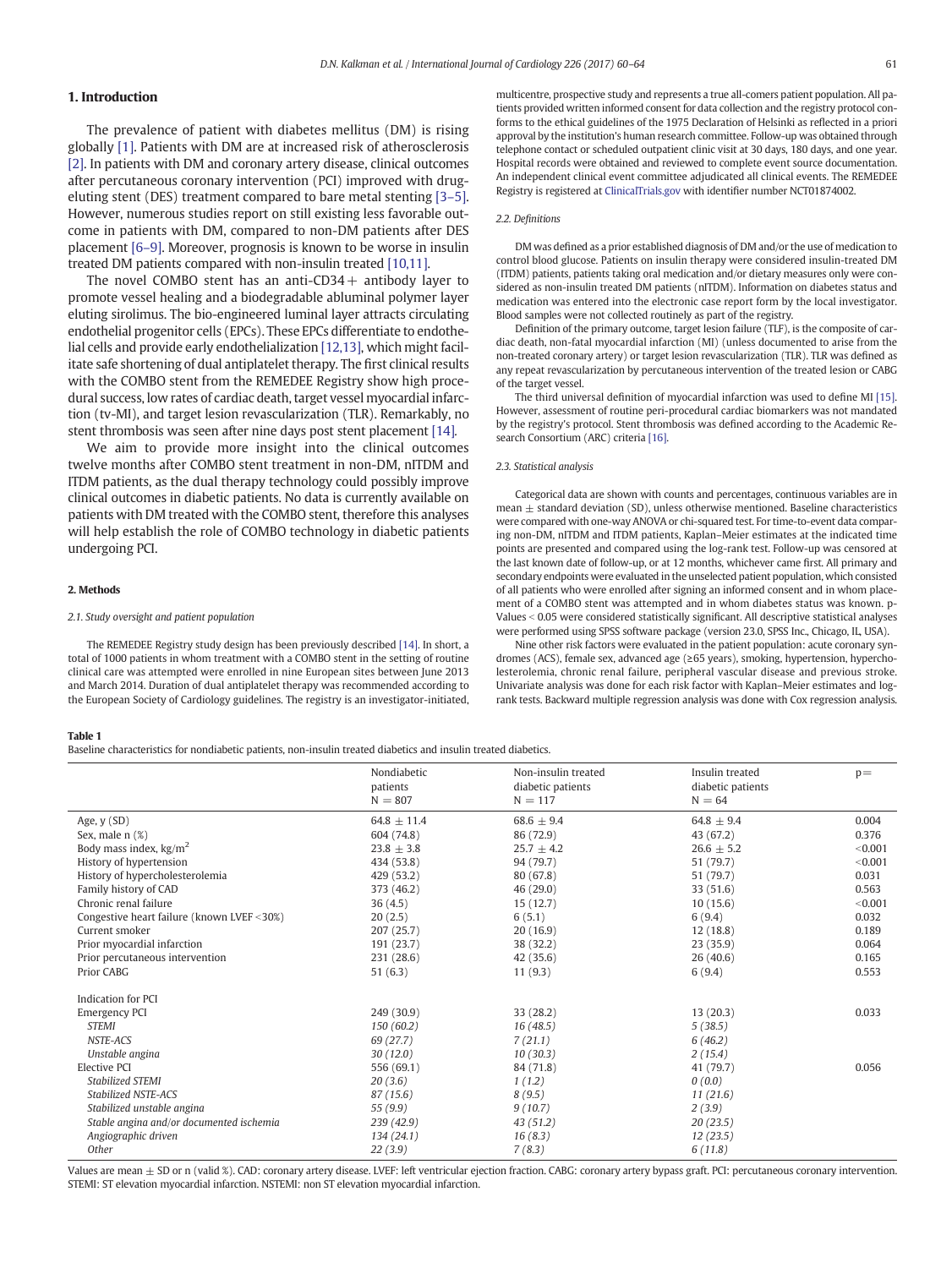# 3. Results

#### 3.1. Baseline characteristics

From the 1000 patient REMEDEE Registry, 807 patients were nondiabetic, 117 patients were nITDM and 67 patients were ITDM. For nine patients diabetes mellitus status was unknown and therefore these patients were not included in this analysis. Baseline characteristics are shown in [Table 1.](#page-1-0) Mean age was higher in nITDM-patients 68.6  $\pm$  9.4 years versus 64.8  $\pm$  11.4 years in non-DM and 64.8  $\pm$ 9.4 years in ITDM. The prevalence of women was highest in ITDM (32.8%) compared to and 27.1% in nITDM and 25.2% in non-DM. ITDM had highest BMI (26.6  $\pm$  5.2, versus 23.8  $\pm$  3.8 in non-DM and  $25.7 \pm 4.2$  in nITDM). A medical history of hypertension, hypercholesterolemia, prior myocardial infarction, prior PCI and prior CABG were all more frequent in DM patients, both in ITDM and nITDM. The amount of current smokers was highest in non-diabetics. Emergency PCI as indication for PCI was higher in non-DM patients (30.9% versus 28.2% in nITDM and 20.3% in ITDM,  $p = 0.033$ ).

#### 3.2. Angiographic characteristics

A total of 1011 lesions were treated in non-diabetic subjects, 149 lesions in nITDM and 81 lesions in ITDM. Lesion and procedural characteristics are presented in Table 2. Pre-procedure reference vessel diameter did not differ between all groups (3.2  $\pm$  0.5 mm). There were no differences in the location of lesion, AHA/ACC lesion classification or mean stent length. 56.9% of lesions of DM patients were AHA/ACC lesion type B2 or C, compared to 58.0% in non-DM patients, lesion length was 20.9  $\pm$  9.4 in DM patients versus 21.6  $\pm$  10.8 mm in non-DM patients. Similar rates of device success (98.2% in nITDM, 98.4% in ITDM and 97.9% in non-DM) and procedural success (97.4% in nITDM, 98.4% in ITDM and 98.0% in non-DM) were observed.

# 3.3. Clinical outcomes

In Fig. 1 the Kaplan Meier estimates are shown for the primary endpoint TLF. TLF at twelve months was 4.4% in non-DM, 6.8% in nITDM and 20.3% in ITDM ( $p < 0.001$ ). This difference is attributed to higher rates of the individual clinical endpoints in ITDM. TLR in non-DM-patients is 3.5%, in nITDM-patients 4.3%, and in ITDM-patients 14.1% with  $p < 0.001$ . Cardiac death was 1.0%, 3.4% and 7.8%,  $p < 0.001$ . Target vessel MI occurred in 0.4% in non-DM, 1.7% in nITDM and 3.1% in ITDM,  $p =$ 0.015. All endpoints are presented in [Table 3.](#page-3-0) Kaplan Meier plots are

#### Table 2

Lesion and procedural characteristics.



Fig. 1. Comparison of target lesion failure in non-diabetic, non-insulin treated DM and insulin treated DM by cumulative event rate by Kaplan Meier method.

shown in [Fig. 2](#page-3-0)a–c. Difference in TLF rate between nITDM and non-DM is not significant, with a p value of 0.244. Comparison of TLF between IDTM and non-DM shows a highly significant difference with  $p < 0.001$ . Cardiac death is the only endpoint which is significantly higher in the nITDM compared to non-DM. All endpoints are significantly higher in the ITDM group compared with the non-DM group.

# 3.4. Multiple regression analysis

Acute coronary syndromes (ACS), female sex, advanced age (≥65 years), smoking, hypertension, hypercholesterolemia, chronic renal failure (CKD), peripheral vascular disease (PVD) and previous stroke were evaluated in the patient population. Univariate analyses showed higher TLF in patients with CKD (13.1% versus 5.3%,  $p =$ 0.010) compared to patients without CKD. ACS, smoking, CKD, hypertension and DM had the strongest association with backward multiple regression analysis. DM, CKD and hypertension were predictors, DM  $(HR = 2.96, 95\% \text{ CI: } 1.58 - 5.53 \text{ p} = 0.001$ , CKD  $(HR = 2.91, 95\% \text{ CI: } 1.58 - 5.53 \text{ p} = 0.001$ 1.29–6.60  $p = 0.010$ ) and hypertension (HR = 0.51, 95% CI; 0.27–0.95)  $p = 0.036$ ).

|                                             | Nondiabetic patients | Non-insulin treated<br>diabetic patients | Insulin treated<br>diabetic patients | $p =$ |
|---------------------------------------------|----------------------|------------------------------------------|--------------------------------------|-------|
|                                             | $N = 1011$           | $N = 149$                                | $N = 81$                             |       |
| Pre-procedure reference vessel diameter, mm | $3.2 \pm 0.5$        | $3.2 \pm 0.5$                            | $3.2 \pm 0.5$                        | 0.953 |
| Stent length, mm                            | $21.6 \pm 10.8$      | $20.7 \pm 9.9$                           | $21.5 \pm 8.5$                       | 0.733 |
| Location of lesion                          |                      |                                          |                                      |       |
| <b>RCA</b>                                  | 288 (28.5)           | 48 (32.2)                                | 22(27.2)                             | 0.163 |
| LAD                                         | 463 (45.8)           | 52 (34.9)                                | 31 (38.3)                            | 0.046 |
| <b>LCX</b>                                  | 227(22.5)            | 41 (27.5)                                | 25(30.9)                             | 0.132 |
| <b>LMCA</b>                                 | 17(1.7)              | 2(1.3)                                   | 1(1.2)                               | 0.971 |
| Graft                                       | 16(1.6)              | 6(4.0)                                   | 2(2.5)                               | 0.229 |
| AHA/ACC lesion classification               |                      |                                          |                                      |       |
| A                                           | 164 (17.0)           | 22(15.7)                                 | 10(12.3)                             | 0.693 |
| B1                                          | 239 (24.8)           | 38 (27.1)                                | 23(28.4)                             | 0.112 |
| B <sub>2</sub>                              | 357 (37.0)           | 52 (37.1)                                | 28 (34.6)                            | 0.471 |
|                                             | 205(21.2)            | 28(20.0)                                 | 20(24.7)                             | 0.619 |
| Device success                              | 759 (97.9)           | 112 (98.2)                               | 62 (98.4)                            | 0.983 |
| Procedural success                          | 788 (98.0)           | 114 (97.4)                               | 62 (98.4)                            | 0.960 |
|                                             |                      |                                          |                                      |       |

Values are N (valid %) and mean  $\pm$  SD. RCA: right coronary artery, LAD: left anterior descending artery, LCx: left circumflex artery, and LMCA: left main coronary artery.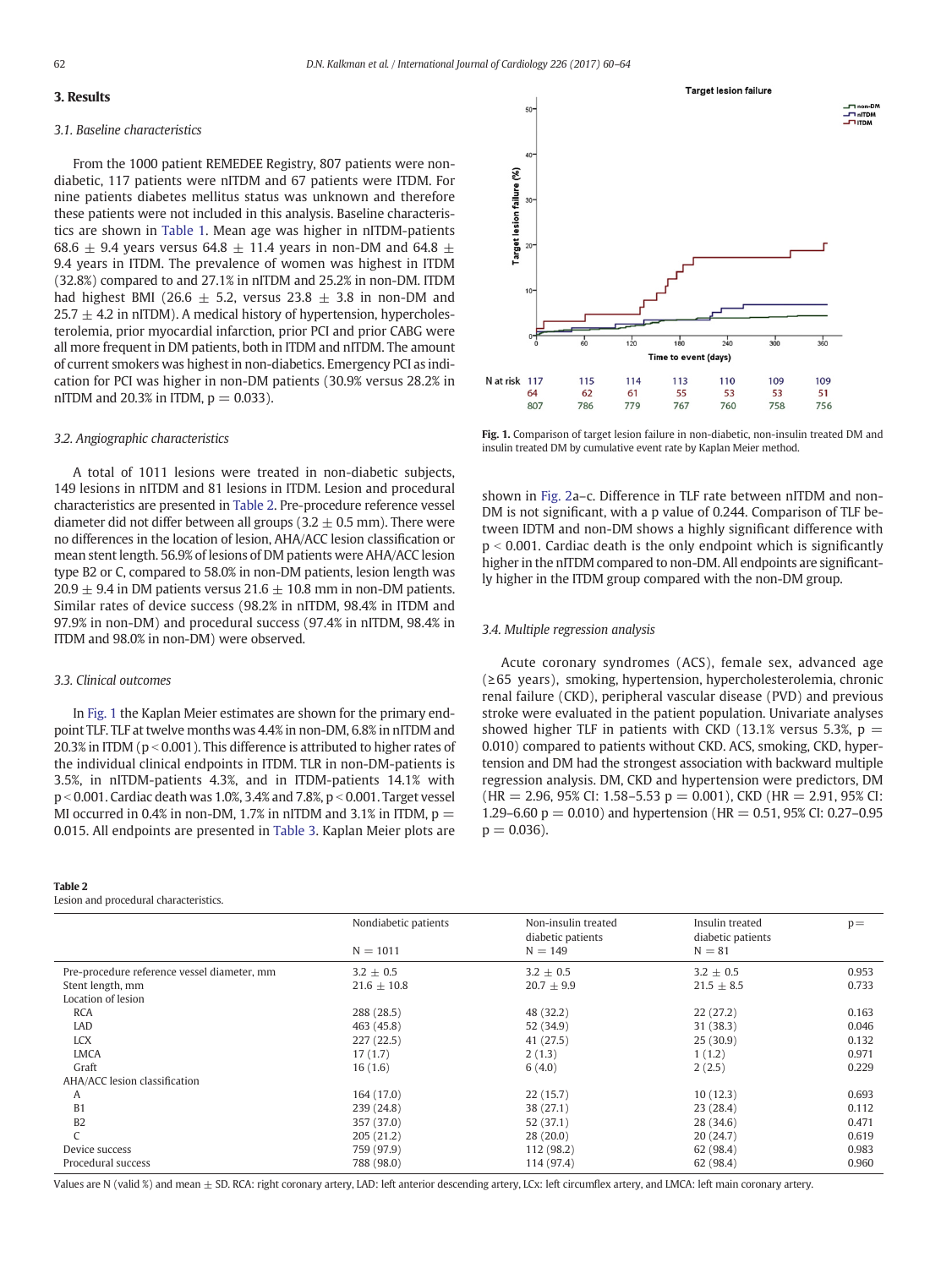<span id="page-3-0"></span>Table 3

|  |  |  | Primary endpoint and clinical outcomes at one-year follow-up according to non-diabetics, non-insulin treated diabetics and insulin treated diabetic patients. |  |  |  |  |  |
|--|--|--|---------------------------------------------------------------------------------------------------------------------------------------------------------------|--|--|--|--|--|
|  |  |  |                                                                                                                                                               |  |  |  |  |  |

|                       | Non-DM<br>$N = 807$ | nITDM<br>$N = 117$ | <b>ITDM</b><br>$N = 64$ | Between all groups<br>$D =$ | Non-DM vs nITDM<br>$p =$ | Non-DM vs ITDM<br>$p =$ |
|-----------------------|---------------------|--------------------|-------------------------|-----------------------------|--------------------------|-------------------------|
| Primary endpoint: TLF | 35(4.4)             | 8(6.8)             | 13(20.3)                | < 0.001                     | 0.244                    | < 0.001                 |
| Cardiac death         | 8(1.0)              | 4(3.4)             | 5(7.8)                  | < 0.001                     | 0.032                    | < 0.001                 |
| Target vessel MI      | 3(0.4)              | 2(1.7)             | 2(3.1)                  | 0.015                       | 0.067                    | 0.005                   |
| TLR                   | 28(3.5)             | 5(4.3)             | 9(14.1)                 | < 0.001                     | 0.669                    | < 0.001                 |
| <b>TVR</b>            | 32(4.0)             | 6(5.2)             | 9(14.4)                 | 0.001                       | 0.568                    | < 0.001                 |
| <b>TVF</b>            | 39(4.9)             | 9(7.7)             | 13(20.3)                | < 0.001                     | 0.209                    | < 0.001                 |
| Stent thrombosis      | 3(0.4)              | 1 (0.9)            | 2(3.1)                  | 0.023                       | 0.457                    | 0.005                   |

Values are in N (%). Non-DM: patients without diabetes mellitus. nITDM: non-insulin treated diabetic patients. ITDM: diabetic patients with insulin treatment. TLF: target lesion failure: a composite of cardiac death, myocardial infarction (MI) (unless documented to arise from the non-treated coronary artery), and target lesion revascularisation (TLR). \*Definite and probable stent thrombosis.

# 4. Discussion

### 4.1. Main finding

We present the first clinical results of diabetic patients treated with the COMBO stent in the REMEDEE Registry. Our main findings are that in patients treated with a sirolimus eluting bio-engineered EPC capturing stent: 1) high rates of TLF remain in patients with ITDM (20.3%) compared to patients with nITDM (6.8%) and patients without DM (4.4%), 2) All individual secondary endpoints are frequently observed in ITDM, and 3) there is a need for improvement of clinical outcomes after PCI with stenting in patients with ITDM.

#### 4.2. Comparison with previous DES studies in diabetics

Comparing results between studies evaluating clinical outcomes in diabetics is hampered by differences in baseline characteristics, including the number of insulin-dependent DM patients and patient comorbidities, and trial design (e.g. availability of angiographic follow-up or the use of functional assessment). The REMEDEE Registry is a true allcomers registry, with an overall high risk of TLF patient population, but with lack of follow-up re-angiography. SORT OUT IV [\[17\]](#page-4-0) compared randomized patients with either everolimus-eluting stent (EES) or sirolimus-eluting stent at 18 months follow-up, MACE (composite of cardiac death, MI, definite ST and TVR) was 10.3% in DM patients treated with EES and 15.8% in DM patients treated with SES, compared to 6.6% and 6.3% in non-DM patients. A pooled analyses of the ISAR-TEST3, ISAR-TEST4 and LEADERS trials in diabetics [\[18\]](#page-4-0) showed combined cardiac death, MI or TLR rate of 15.3% in biodegradable polymer drugeluting stents (BP-DES) and 15.6% in durable polymer sirolimuseluting stents (DP-SES) at 12 months follow-up. Pooled patient-level data from the RESOLUTE Global Clinical Program showed lower rate of TVF in DM patients treated with zotarolimus-eluting stent at 2 year follow-up (12.1%), but still significantly higher than the 8.9% in patients without DM ( $p = 0.01$ ) [\[10\]](#page-4-0). The TUXEDO trial compared outcomes after EES and paclitaxel-eluting stents (PES) in Indian diabetic patients. The non-inferiority of PES compared to EES was not met, but the study showed very low rates of TVR at one year follow-up (5.6% versus 2.9%) [\[19\]](#page-4-0). The secondary analysis of the same cohort comparing the insulin versus the non-insulin requiring patients evaluated the influence of the insulin treated patients. In an unadjusted model insulin treated patients had a significant increase of cardiovascular event rate, but after propensity score adjustment this increased risk was not observed [\[20\].](#page-4-0) A systematic review and meta-analysis of 21,759 insulin treated diabetics and 15,509 non-insulin treated DM patients reports the association of significant higher short and long-term adverse cardiovascular outcomes after PCI in DM patients with insulin treatment compared with non-insulin treated DM patients [\[21\].](#page-4-0)

#### 4.3. Prognostic implications of diabetes mellitus

A recent patient-level pooled analysis of more than 6000 patients comparing patients with and without DM showed that the presence of DM was the driver of high TLR and MACE and not the severity of the coronary artery disease [\[22\].](#page-4-0) The FREEDOM trial showed the superiority of CABG to PCI for patients with multi-vessel disease and DM in reducing rates of death and MI, with a higher rate of stroke [\[23\].](#page-4-0) Moreover, long term clinical outcomes in the subgroup analyses of this trial showed a significant higher death/stroke/MI rate in insulin treated DM patients compared to non-insulin DM patients in both patients treated with



Fig. 2. Comparison of cardiac death, vessel myocardial infarction, target vessel revascularisation and target lesion revascularisation by Kaplan Meier method in non-diabetic, non-insulin treated DM and insulin treated DM. a: Time to event curves for cardiac death b: Time to event curves for target vessel myocardial infarction c: Time to event curves for target lesion revascularisation.